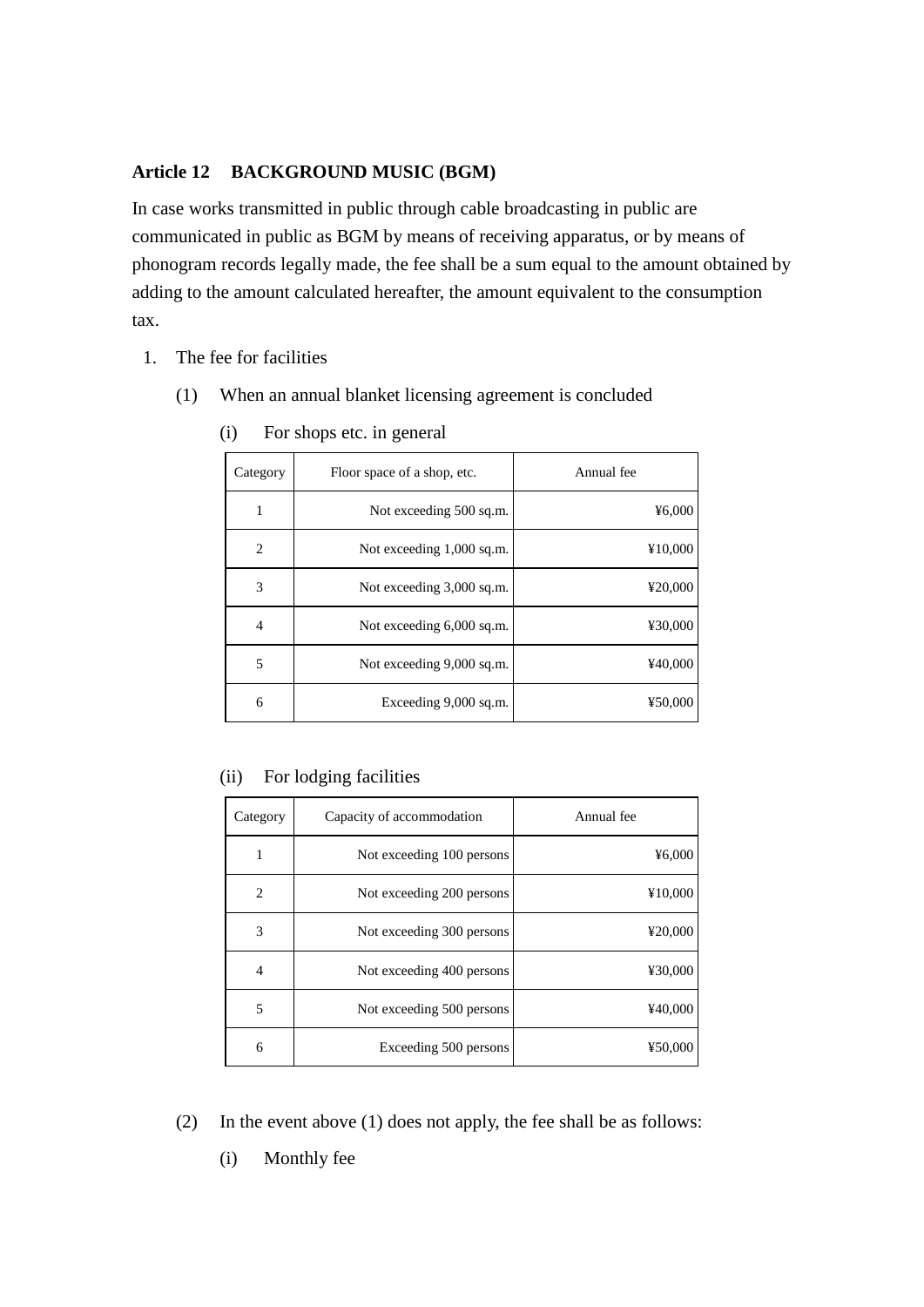| Category | Floor space of a shop, etc. | Fees    |
|----------|-----------------------------|---------|
|          | Not exceeding 500 sq.m.     | ¥1,200  |
| 2        | Not exceeding 1,000 sq.m.   | 42,000  |
| 3        | Not exceeding 3,000 sq.m.   | ¥4,000  |
| 4        | Not exceeding 6,000 sq.m.   | 46,000  |
| 5        | Not exceeding 9,000 sq.m.   | ¥8,000  |
| 6        | Exceeding 9,000 sq.m.       | ¥10,000 |

# (a) For shops etc. in general

# (b) For lodging facilities

| Category | Capacity of accommodation | Fees    |
|----------|---------------------------|---------|
|          | Not exceeding 100 persons | ¥1,200  |
| 2        | Not exceeding 200 persons | 42,000  |
| 3        | Not exceeding 300 persons | ¥4,000  |
| 4        | Not exceeding 400 persons | ¥6,000  |
| 5        | Not exceeding 500 persons | ¥8,000  |
| 6        | Exceeding 500 persons     | ¥10,000 |

- (ii) In the event above (i) does not apply, the fee shall be determined on a per-work and per-performance basis as follows.
	- (a) The fee for use of a work whose playing time does not exceed 5 minutes is shown on the following table:

| Category | Floor space of a shop, etc. | Fees |
|----------|-----------------------------|------|
|          | Not exceeding 500 sq.m.     | ¥2   |
|          | Not exceeding 1,000 sq.m.   | ¥3   |
| 3        | Not exceeding 3,000 sq.m.   | ¥7   |
|          | Not exceeding 6,000 sq.m.   | ¥10  |
|          | Not exceeding 9,000 sq.m.   | 413  |

a. For shops etc. in general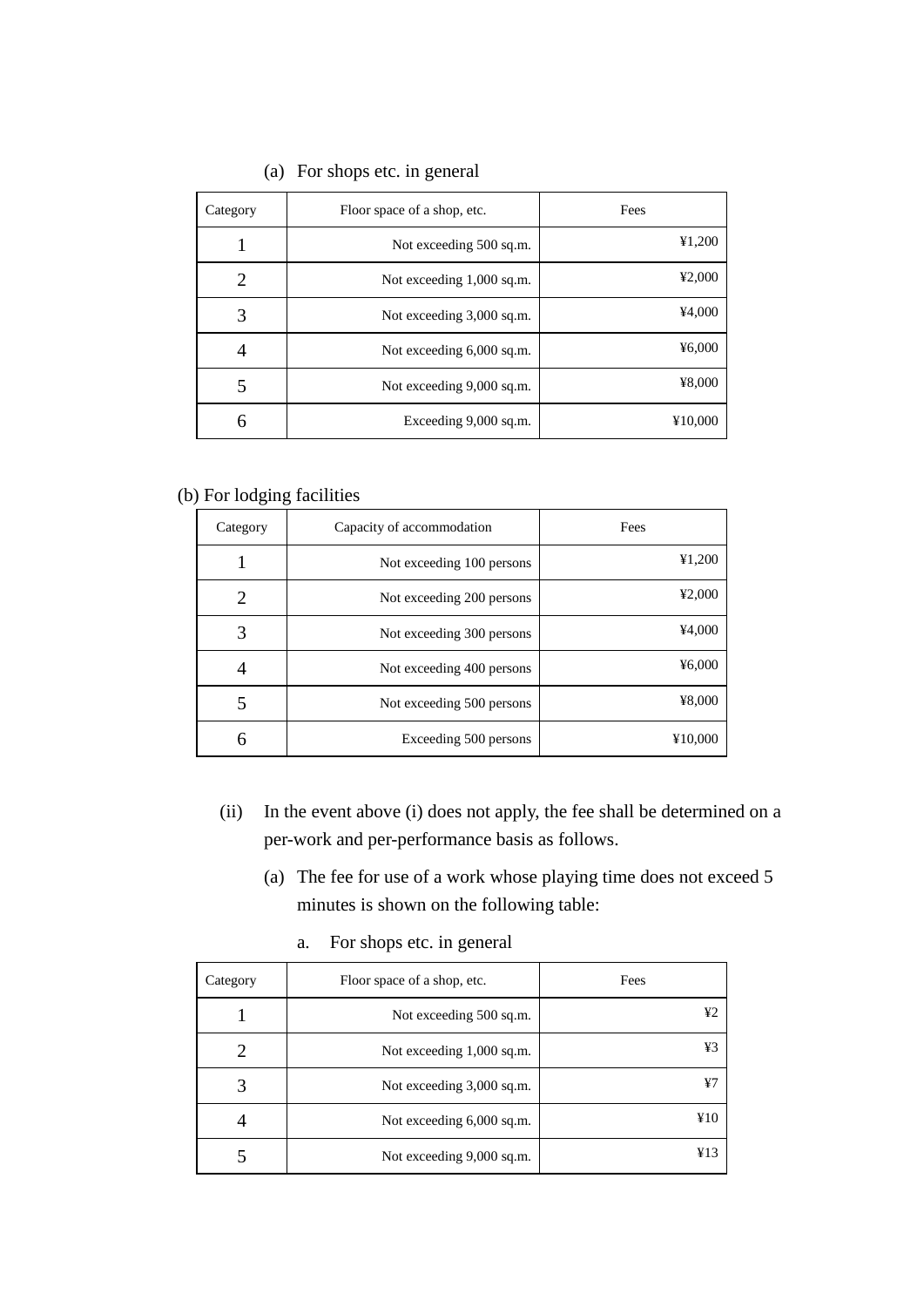| Exceeding 9,000 sq.m. |  |
|-----------------------|--|
|-----------------------|--|

| Category       | Capacity of accommodation | Fees |
|----------------|---------------------------|------|
|                | Not exceeding 100 persons | ¥2   |
| $\overline{2}$ | Not exceeding 200 persons | ¥3   |
| 3              | Not exceeding 300 persons | ¥7   |
| 4              | Not exceeding 400 persons | ¥10  |
| 5              | Not exceeding 500 persons | ¥13  |
| 6              | Exceeding 500 persons     | ¥17  |

b. For lodging facilities

- (b) The fee for use of a work whose playing time exceeds 5 minutes shall be a sum equal to the amount obtained by adding to the fee for use of a work whose playing time does not exceed 5 minutes, the same fee for each additional 5 minutes or part thereof.
- 2. The fee in the case that an enterprise who supplies master recordings concludes a blanket licensing agreement

Notwithstanding the provisions of 1 above, in case an enterprise who supplies master recordings of BGM, such as an enterprise engaged in cable broadcasting or manufacture/lending of sound recordings, concludes a blanket licensing agreement on behalf of their customers to whom they supply master recordings, the fee shall be a sum equal to 1% of the business income earned by enterprise who supplies sound recordings during the previous year (not inclusive of the consumption tax).